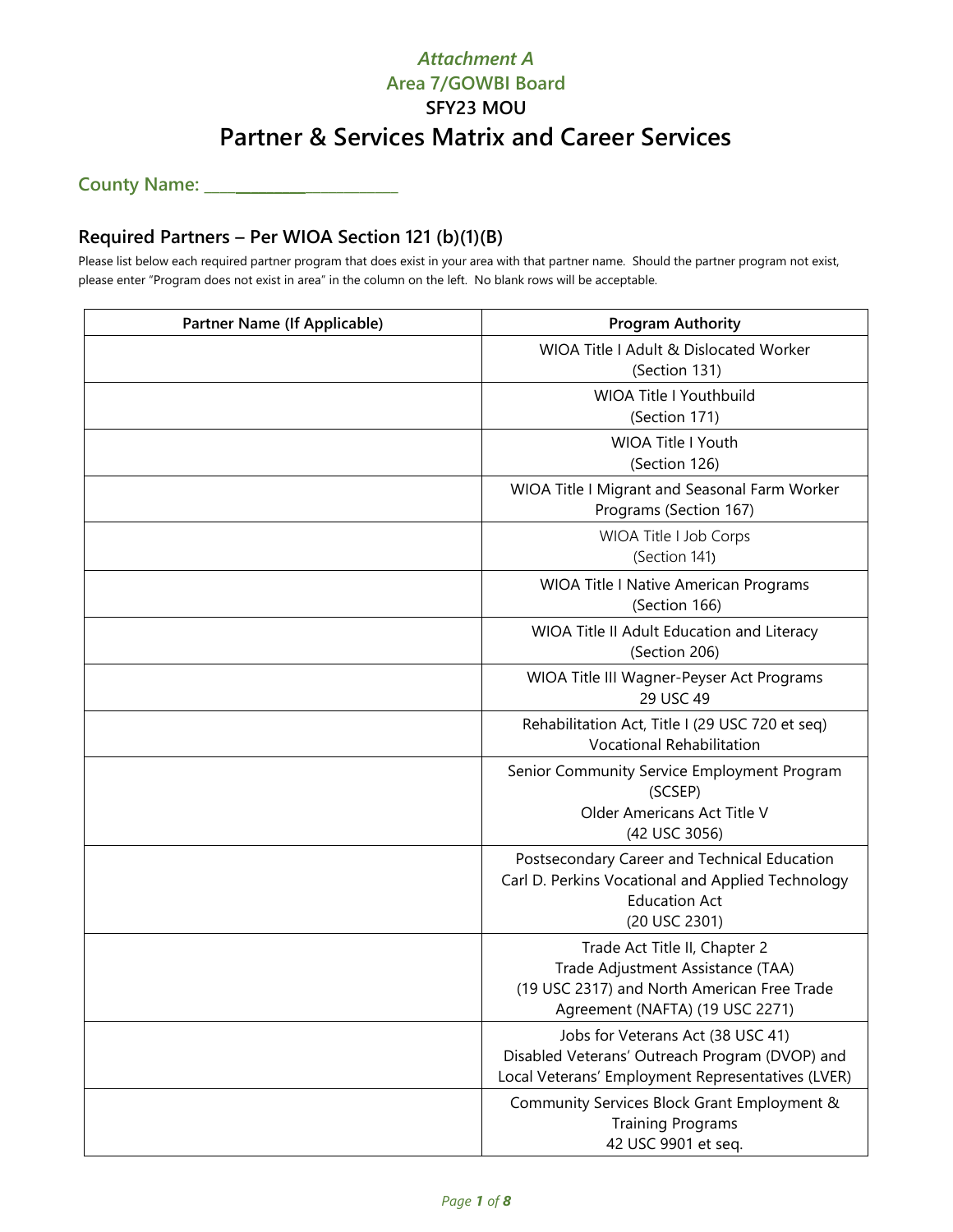## *Attachment A* **Area 7/GOWBI Board SFY23 MOU**

# **Partner & Services Matrix and Career Services**

| Partner Name (If Applicable) | <b>Program Authority</b>                                                                                                      |  |  |
|------------------------------|-------------------------------------------------------------------------------------------------------------------------------|--|--|
|                              | Department of Housing and Urban Development<br>(HUD) - Employment and Training Programs                                       |  |  |
|                              | Unemployment Insurance (UI)<br>(5 USC 85)                                                                                     |  |  |
|                              | Second Chance Act Programs<br>(42 USC 17532)                                                                                  |  |  |
|                              | Temporary Assistance to Needy Families (TANF)<br>Social Security Act, Title IV-A (42 USC 601. Subject to<br>Subparagraph (C)) |  |  |

### **Additional Partners – WIOA Section 121(b)(2)**

Please list below any additional entities not included above that carry out workforce development programs. Examples include the Ticket to Work program, the Self Sufficiency program or other appropriate Federal, State, or local programs including employment, education, and training programs provided by public libraries or in the private sector.

| <b>Partner Name</b> | <b>Program Authority</b> |
|---------------------|--------------------------|
|                     |                          |
|                     |                          |
|                     |                          |
|                     |                          |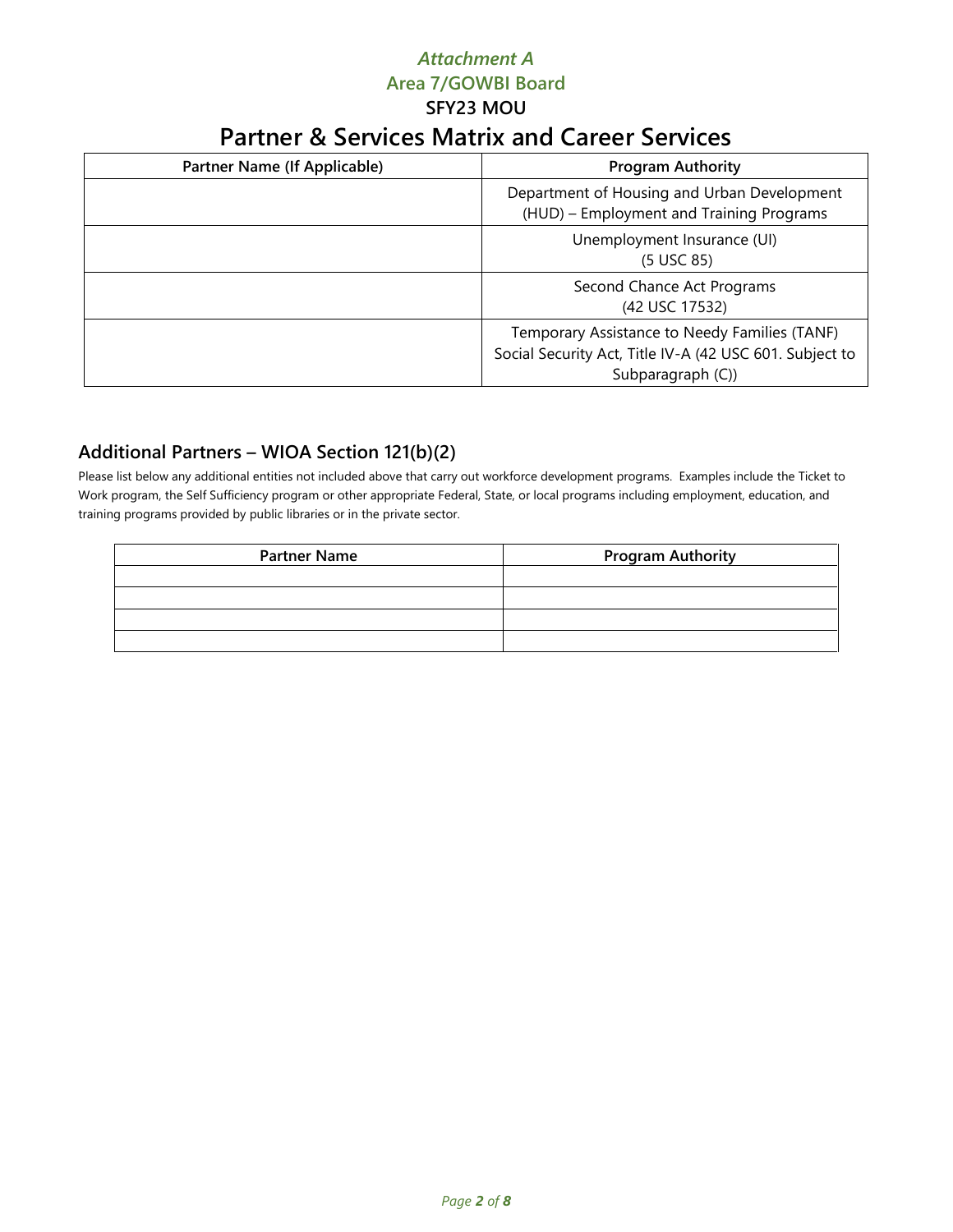#### **Career Services – Coordination of Services**

|                     |              | <b>Services</b> (enter number)  |                            |                                    |                      |
|---------------------|--------------|---------------------------------|----------------------------|------------------------------------|----------------------|
| <b>Partner Name</b> | Program Name | <b>Basic Career</b><br>Services | Individualized<br>Services | <b>Business</b><br><b>Services</b> | Population(s) Served |
|                     |              |                                 |                            |                                    |                      |
|                     |              |                                 |                            |                                    |                      |
|                     |              |                                 |                            |                                    |                      |
|                     |              |                                 |                            |                                    |                      |
|                     |              |                                 |                            |                                    |                      |
|                     |              |                                 |                            |                                    |                      |
|                     |              |                                 |                            |                                    |                      |
|                     |              |                                 |                            |                                    |                      |
|                     |              |                                 |                            |                                    |                      |
|                     |              |                                 |                            |                                    |                      |
|                     |              |                                 |                            |                                    |                      |
|                     |              |                                 |                            |                                    |                      |
|                     |              |                                 |                            |                                    |                      |
|                     |              |                                 |                            |                                    |                      |
|                     |              |                                 |                            |                                    |                      |
|                     |              |                                 |                            |                                    |                      |
|                     |              |                                 |                            |                                    |                      |
|                     |              |                                 |                            |                                    |                      |
|                     |              |                                 |                            |                                    |                      |
|                     |              |                                 |                            |                                    |                      |

#### **Basic Career Services**

Include self-help services and services that require minimal staff assistance. When an individual needs additional assistance, registration in WCMS is required.

- 1. **Eligibility Determination:** Comparison of information from an individual job seeker with eligibility criteria established for programs and services offered through the local workforce development system.
- 2. **Outreach, Intake, and Orientation:** Outreach involves the collection, publication, and distribution of information on program services available through the local workforce development system. Intake involves the collection of basic job seeker information for eligibility determination. Orientation involves sharing information on the available programs and services with job seekers, which may be done in a group setting, one-on-one, or electronically through OhioMeansJobs.com.
- 3. **Initial Assessment:** Collect information to determine each job seeker's skill levels, aptitudes, abilities, barriers, and supportive service needs.
- 4. **Labor Exchange Services:** Provide job search and placement assistance, which includes, at a minimum, providing information on and as needed, assistance with registration and use of the OhioMeansJobs.com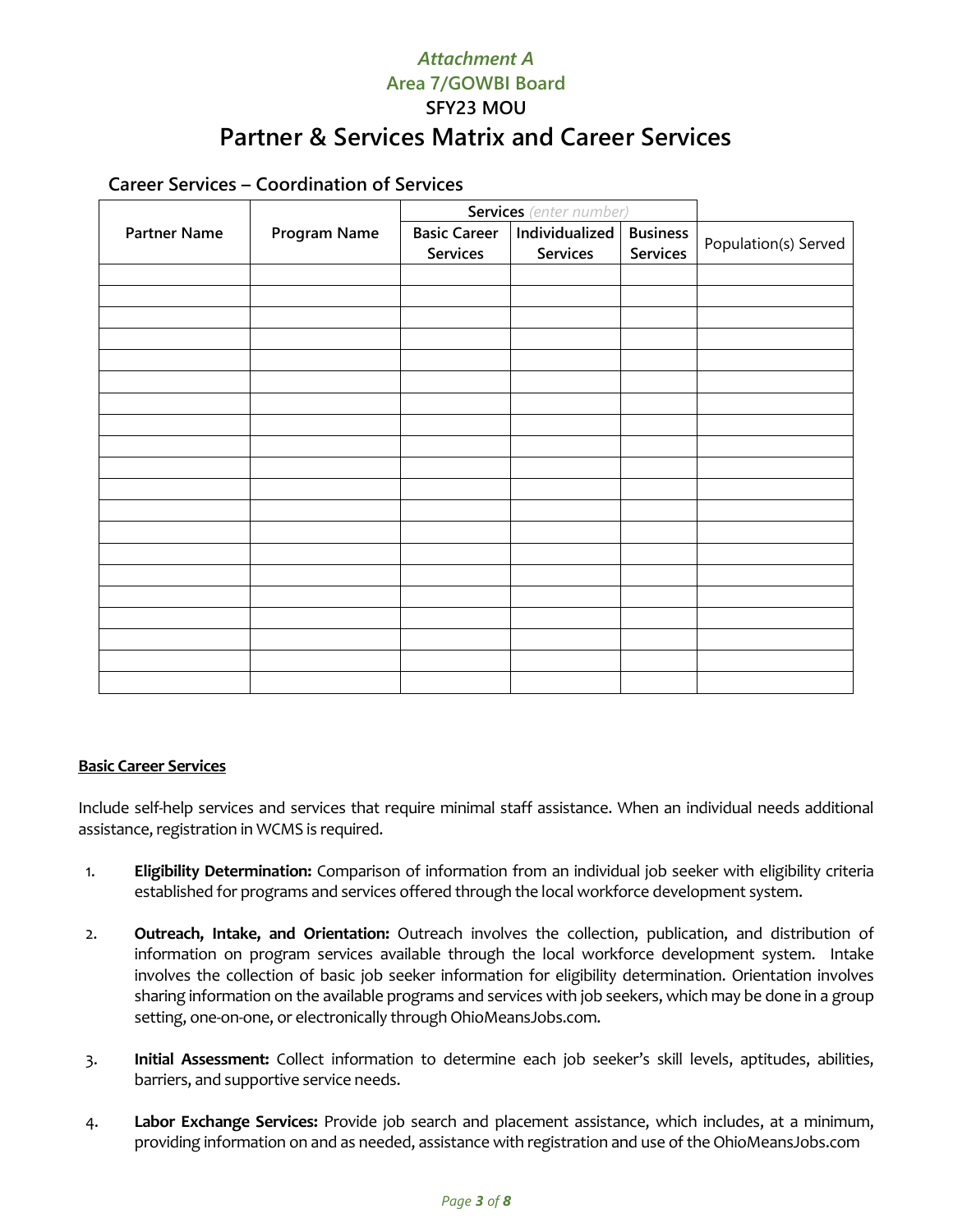system. As needed, provide career counseling that includes instruction on how to locate information on indemand occupations and industries and nontraditional employment in the OhioMeansJobs.com system.

- 5. **Referrals:** Includes referrals to and coordination of partner programs and services offered through the workforce development system and may also include referrals to other workforce development programs when appropriate.
- 6. **Labor Market Information:** Provide information for job seekers on workforce and labor market employment statistics that include local, regional, and national job vacancy listings, local in-demand occupations, and the skills needed for the vacant jobs and in-demand occupations.
- 7. **Provider Performance and Program Cost Information:** Collect and provide information on eligible training services providers by program and type of provider.
- 8. **Local Performance Information:** Provide information in useable and understandable formats and languages on local area performance in comparison with local performance accountability measures.
- 9. **Supportive Services:** Provide information in useable and understandable formats and languages on the availability of supportive services or assistance and provide referrals and assistance as appropriate, which may include childcare; child support; Medicaid or Children's Health Insurance Program; SNAP benefits; earned income tax credit, TANF assistance; transportation; and other supportive services.
- 10. **Unemployment Compensation Claim:** Provide information on and meaningful assistance with filing claims for Unemployment Compensation benefits, which may be on-site or via telephone or other technology as long as the assistance is provided by well-trained staff within a reasonable time.
- 11. **Eligibility Assistance:** Provide guidance to individuals who aren't eligible for WIOA on eligibility for financial aid assistance to complete other training and education programs that aren't provided under WIOA.

#### **Individualized Services**

Services that must be made available when deemed necessary for a jobseeker to obtain or retain employment.

- 1. **Comprehensive and Specialized Assessments:** A closer look at the skills levels and service needs that may include:
	- a. Diagnostic Testing and use of other assessment tools; and
	- b. In-depth interviewing and evaluation to identify employment barriers and appropriate employment goals.
- 2. **Individual Employment Plan:** Work with the jobseeker to identify employment goals and objectives and develop an individualized plan to achieve those goals. Include information about eligible training providers.
- 3. **Group Counseling**
- 4. **Individual Counseling**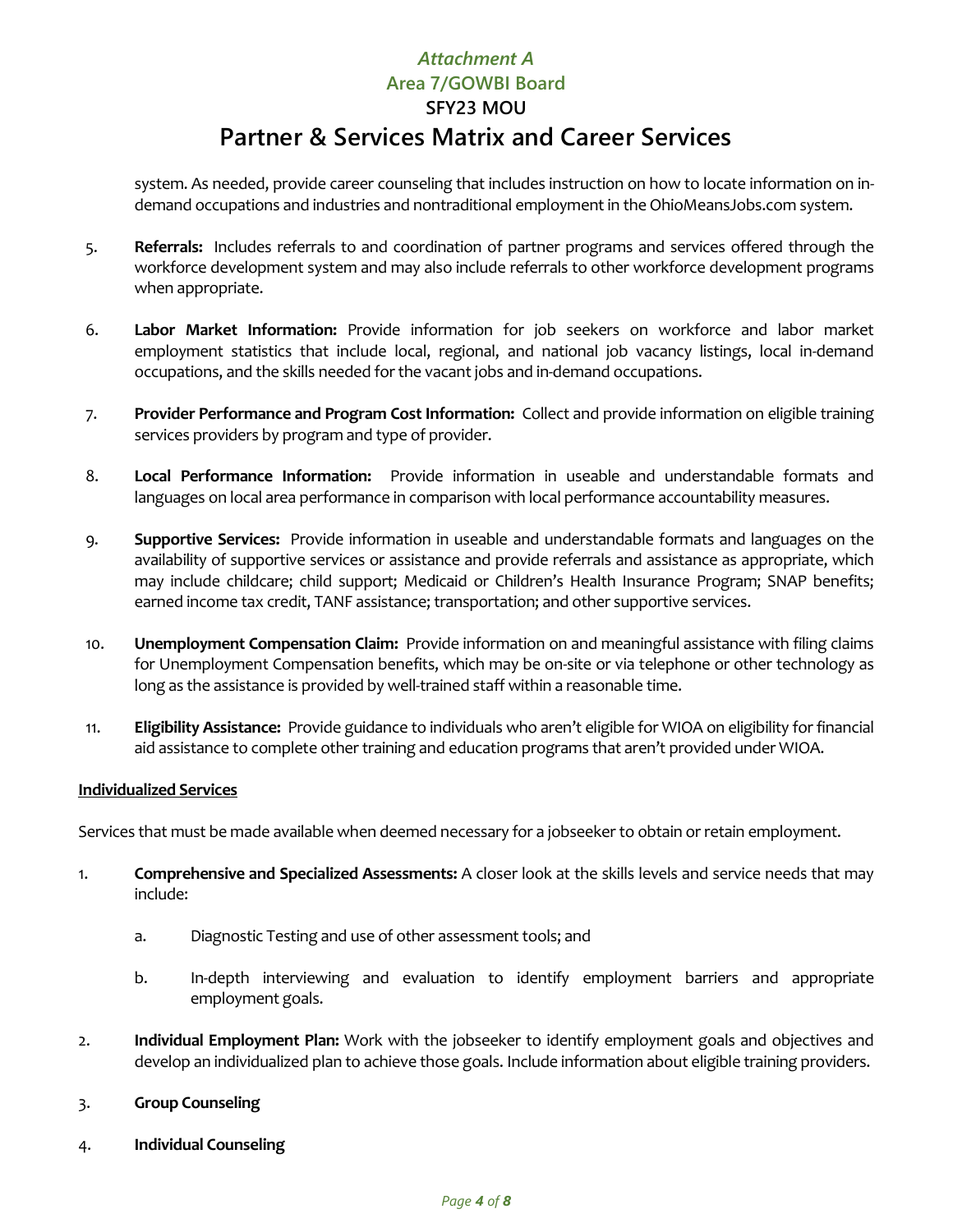#### 5. **Career Planning**

- 6. **Short-Term Prevocational Services:** May include development of learning skills, communication skills, interviewing skills, punctuality, personal maintenance skills, and professional conduct, to prepare individuals for unsubsidized employment or training.
- 7. **Internships/Work Experience:** Coordination of eligible job seekers and employers for planned and structured learning experiences that take place in the workplace and are linked to careers.

#### 8. **Workforce Preparation Activities**

9. **Financial Literacy Services:** Services to enhance an individual's ability to: create household budgets; initiate savings plans; make informed financial decisions; manage spending, credit, and debt; increase awareness on the availability and significance of credit reports; to understand, evaluate, and compare financial products, services, and opportunities; and to address the financial literacy needs of non-English speakers.

#### 10. **Out-of-Area Job Search Assistance and Relocation Assistance**

#### 11. **English Language Acquisition and Integrated Education and Training Programs**

#### **Follow-Up Services**

As appropriate and for up to 12 months after the date a WIOA Adult or Dislocated Worker program participant begins employment, provide follow-up services—including workplace counseling—to support job retention.

#### **Business Services**

Services for employers, employer associations, or other such organizations in the local area that include:

- 1. **Employer Development, Planning, and Referral Services:** Resources and services to help employers with marketing, consulting, networking, referral, and public relations efforts. This service also includes succession planning, such as executive transition, aging workforce organizational movement, or employer ownership.
- **2. Workforce Retention:** Analyzing causes and offer suggestions to reduce worker turnover and/or aim at keeping existing employers in the community. This includes activities which focus on employee growth and further performance
- **3. Employer Needs Assessment:** Assistance to employers in managing their business needs
- 4. **Job Order Assistance**: Activities provided to help businesses post job openings on OhioMeansJobs.com or through business service assistance available through the OhioMeansJobs center.
- 5. **Participation in Job Fair**: An employer's participation in other workforce events, outside a job or career fair, which is hosted by the OhioMeansJobs center.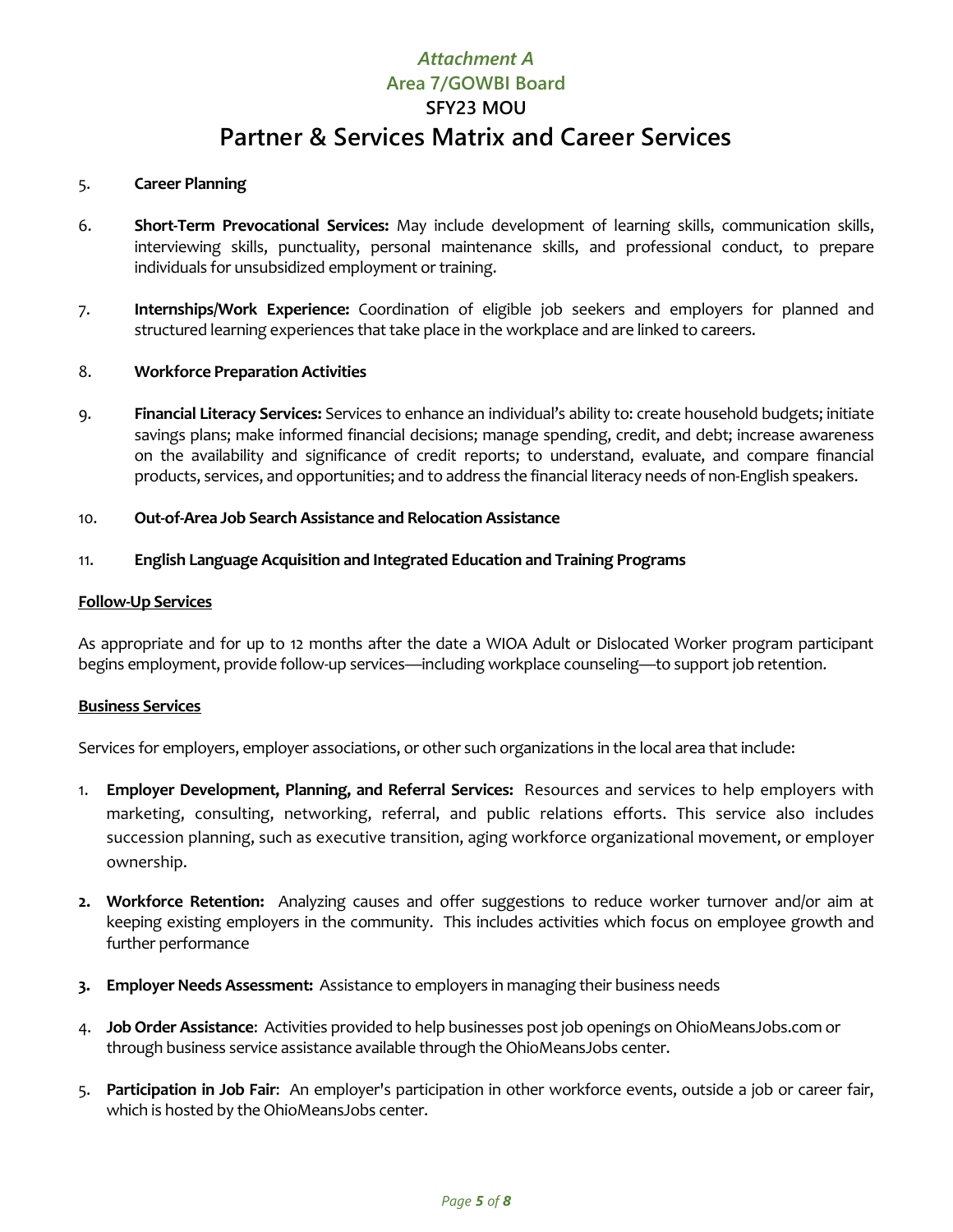- 6. **Participation in Workforce Special Events:** An employer's participation in other workforce events, outside a job or career fair, which is hosted by the OhioMeansJobs center.
- 7. **Outreach Activities and Assistance:** Provision of promotional activities generated on behalf of the employer to help recruit candidates for open positions and hiring events utilizing social media, media promotion, and electronic websites. This service includes workforce acquisition, which is the seeking of specific worker types and/or attracting new workers.
- **8. Veteran Employer Contact:** Information gathering activities pertaining to identifying employers seeking to hire veterans.
- 9. **Screening Assistance for Employers:** Assistance to employers in processing employment applications for hiring needs (collect, review, and submit to employer). Proctoring pre-employment applicant assessments for groups or individuals as part of the screening assistance for employers. The process of searching and/or accessing, screening, and referring a job seeker's resume to an employer seeking talent. Communication with the employer to determine if an individual has been hired.
- 10. **Workforce Incentives:** Provision of information regarding:
	- Incentives available to employers (e.g., WOTC, SYP, Minority, Veterans, other)
	- Various types of incentives, such as export/import programs, green programs (reuse, recycling, and green efforts), tax abatements, operating capital incentives, technology incentives, etc.
- 11. **On-the-Job Training:** Recruitment of employers who wish to participate in a training conducted by the employer who receives that is provided to a paid participant while engaged in productive work in a job.
- 12. **Customized Training:** Training that is designed to meet the specific requirements of an employer or group of employers; is conducted with the commitment by the employer to employ an individual upon successful completion of the training; and for which the employer pays a portion of the cost of the training.
- 13. **Incumbent Worker Training:** Seeking training to develop and enhance incumbent worker skills.
- 14. **Skills Enhancement:** Training that assists employees learn specific knowledge or skills to improve performance in their current roles.
- 15. **Internships**: Seeking interns or internship information.
- 16. **Apprenticeships/Youth Apprenticeship:** Referral and information (via apprentice.ohio.gov) regarding programs that teach high-level skills by providing individuals structured on-the-job training and related technical instruction.
- 17. **Job Shadowing:** Short-term unpaid activities which introduces a participant to the workplace and provides exposure to occupational areas of interest to increase career awareness.
- 18. **Transitional Jobs:** A subsidized work experience that are time-limited and designed to assist individuals to establish a work history, demonstrate success in the workplace, and develop skills that lead to entry into and retention in unsubsidized employment.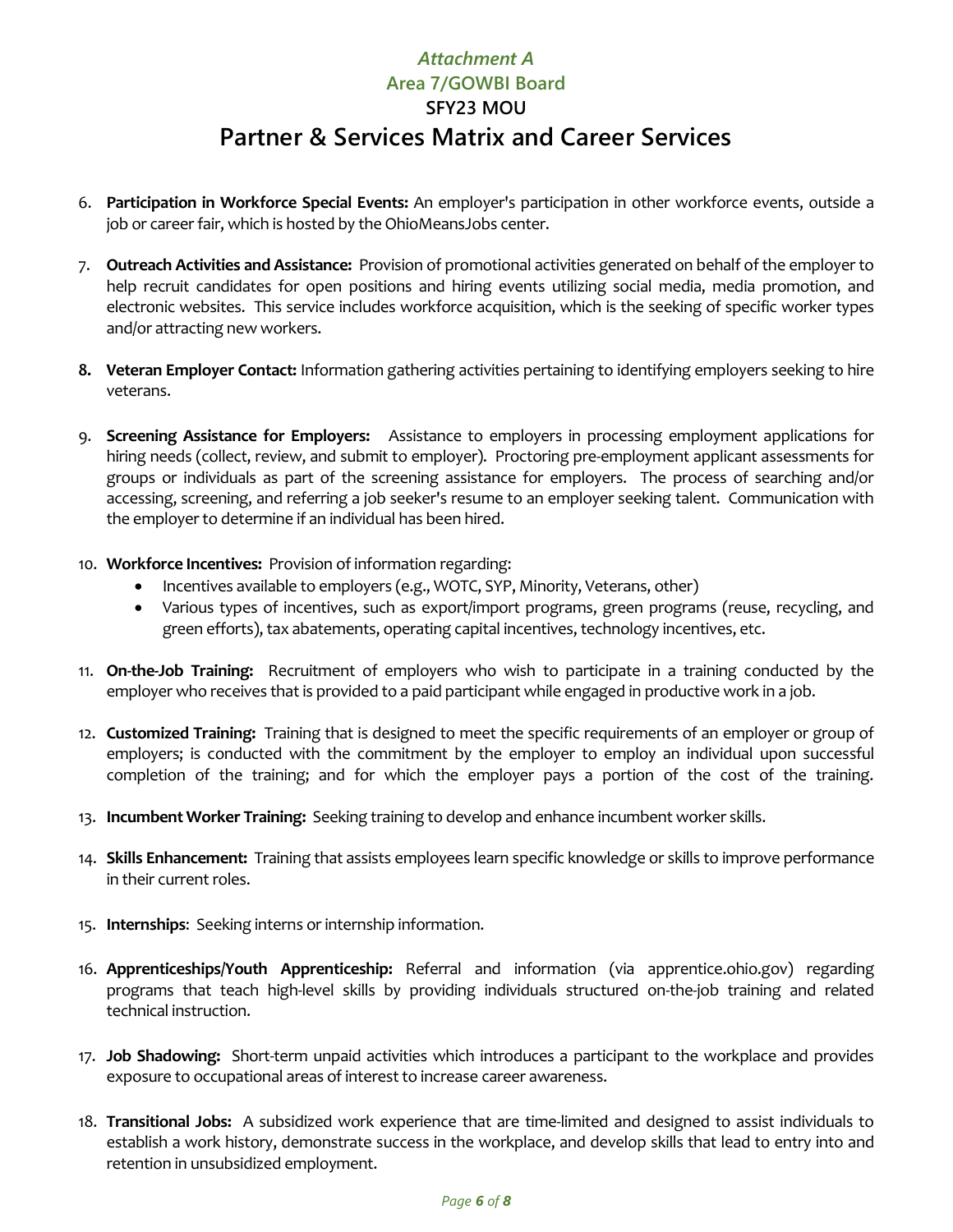- 19. **Work Experience:** A planned, structured learning experience that takes place in a workplace for a limited time.
- 20. **Workplace/Industry Tours:** Visiting an employer's facility, as part of a career awareness activity for students and/or job seekers.
- 21. **Mentoring:** Matching a participant with an employer or employee of a company to build a working relationship with the participant and to develop necessary skills.
- 22. **Provision of Labor Market Information:** The provision of labor market information, including, but not limited to, the following:
	- •Affirmative Action Statistics
	- •Regional and County Economic Information (employment, census, poverty levels, talent availability)
	- •Economic Trends and Forecasts
	- •Education and Training Outcomes
	- •Job and Industry Growth Patterns
	- •Non-Proprietary Employer Information
	- •Occupational Descriptions
	- •Population and Demographic Information
	- •Skill Standards
	- •Wage Levels for Various Occupations
- 23. **Access to Services to Avoid Layoff:** Strategies (e.g., SharedWork Ohio) that prevents and/or minimizes unemployment for employees of companies that have either announced layoffs; or are struggling and at risk of downsizing. This service also includes services provided to local businesses aimed at keeping the existing business in the community.
- 24. **Mass Layoff and Plant Closure Assistance:** Activities provided in the case of a permanent closure or mass layoff at a plant, facility, or enterprise, or a natural disaster, that results in mass job dislocation, in order to assist dislocated workers in obtaining reemployment as soon as possible.
- 25. **WARN (Worker Adjustment Retraining Notification) Assistance**: Activities provided to at-risk employers outlining the requirements of advanced notification of plant closings and mass layoffs.
- 26. **Employment Laws and Regulations**: This service does not involve the provision of legal advice or legal counsel but does include the following:
	- Assistance to employers to provide information and assist with UI laws and regulations
	- Activities provided to employers providing guidance on federal, state, and local employment laws and practices, including OSHA and EPA issues
	- Employee handbook needs, drug-free workplace assistance, healthcare information, etc.
	- Provision of translation services
- 27. **Ex-Offender Bonding Information and Assistance:** Information provided to employers regarding employment of ex-offenders.
- 28. **Development of Career Pathways and Industry Sector Partnerships:** Provision of information on the development of career pathways for a particular employer, group of employers, or an industry sector.